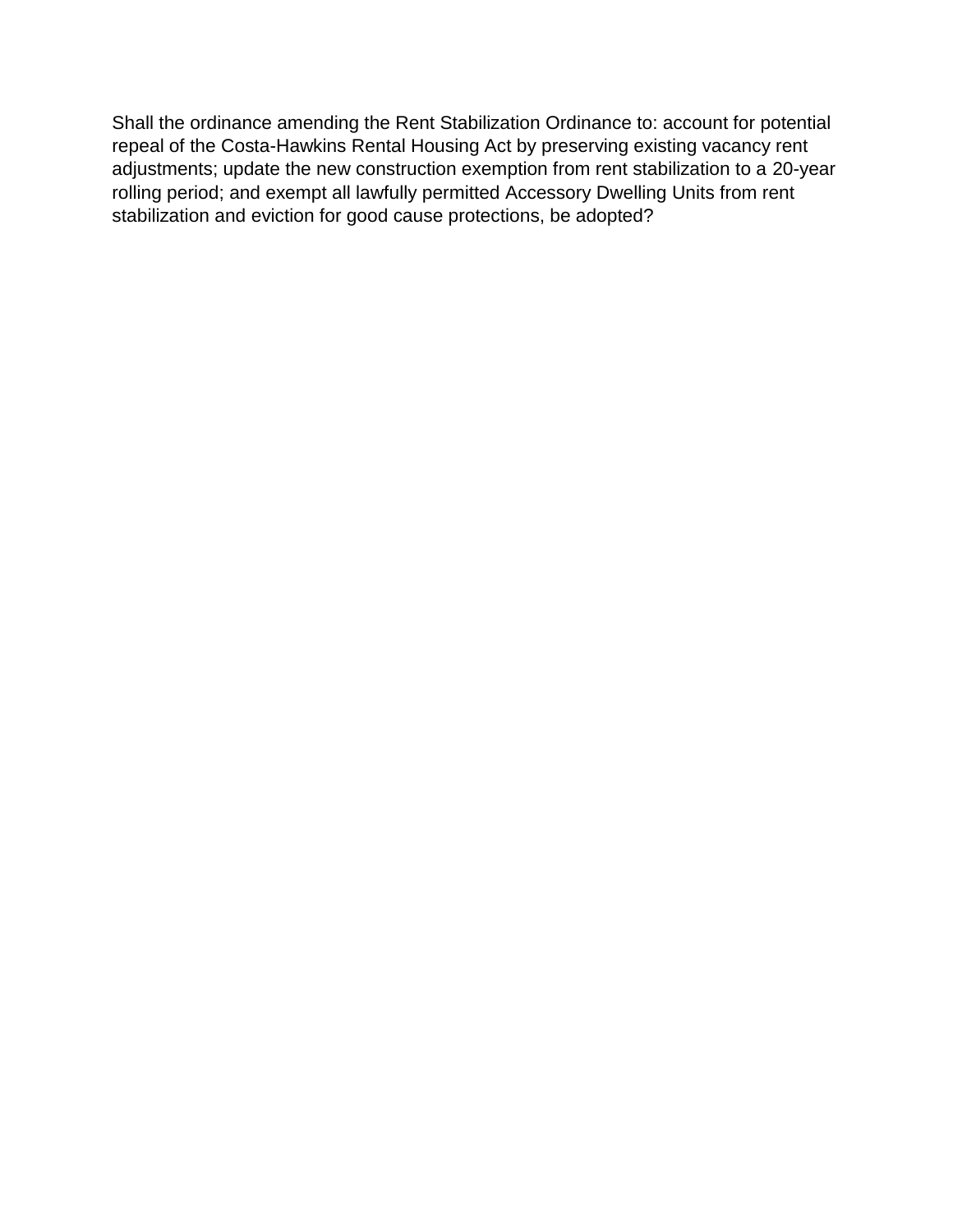# ORDINANCE NO. #,###–N.S.

AN ORDINANCE OF THE CITY OF BERKELEY AMENDING BERKELEY MUNICIPAL CODE CHAPTER 13.76 TO ACCOUNT FOR POTENTIAL REPEAL OF THE COSTA-HAWKINS RENTAL HOUSING ACT BY PRESERVING EXISTING VACANCY RENT ADJUSTMENTS AND UPDATE NEW CONSTRUCTION EXEMPTION FROM RENT STABILIZATION TO A ROLLING 20-YEAR PERIOD; AND TO EXEMPT LAWFULLY PERMITTED ACCESSORY DWELLING UNITS

The People of the City of Berkeley ordain as follows:

Section 1. Section 13.76.040 of the Berkeley Municipal Code is amended to read as follows:

# **13.76.040 Definitions.**

A. "Board" refers to the elected Rent Stabilization Board established by this chapter and Article XVII of the Charter of the City of Berkeley.

B. "Commissioners" means the members of the board who are denominated commissioners.

C. "Housing services" include but are not limited to repairs, maintenance, painting, providing light, hot and cold water, elevator service, window shades and screens, storage, kitchen, bath and laundry facilities and privileges, janitor services, refuse removal, furnishing, telephone, parking and any other benefit, privilege or facility connected with the use or occupancy of any rental unit. Services to a rental unit shall include a proportionate part of services provided to common facilities of the building in which the rental unit is contained.

D. "Landlord" means an owner of record, lessor, sublessor or any other person or entity entitled to receive rent for the use or occupancy of any rental unit, or an agent, representative or successor of any of the foregoing.

E. "Rent" means the consideration, including any deposit, bonus, benefit or gratuity demanded or received for or in connection with the use or occupancy of rental units and housing services. Such consideration shall include, but not be limited to, monies and fair market value of goods or services rendered to or for the benefit of the landlord under the rental agreement.

F. "Rental agreement" means an agreement, oral, written or implied, between a landlord and a tenant for use or occupancy of a rental unit and for housing services.

G. "Rental unit" means any unit in any real property, including the land appurtenant thereto, rented or available for rent for residential use or occupancy (including units covered by the Berkeley Live/Work Ordinance No. 5217-NS), located in the City of Berkeley, together with all housing services connected with use or occupancy of such property such as common areas and recreational facilities held out for use by the tenant.

H. "Property" means a parcel of real property which is assessed and taxed as an undivided whole.

I. "Tenant" means any renter, tenant, subtenant, lessee, or sublessee of a rental unit, or successor to a renter's interest, or any group of tenants, subtenants, lessees, or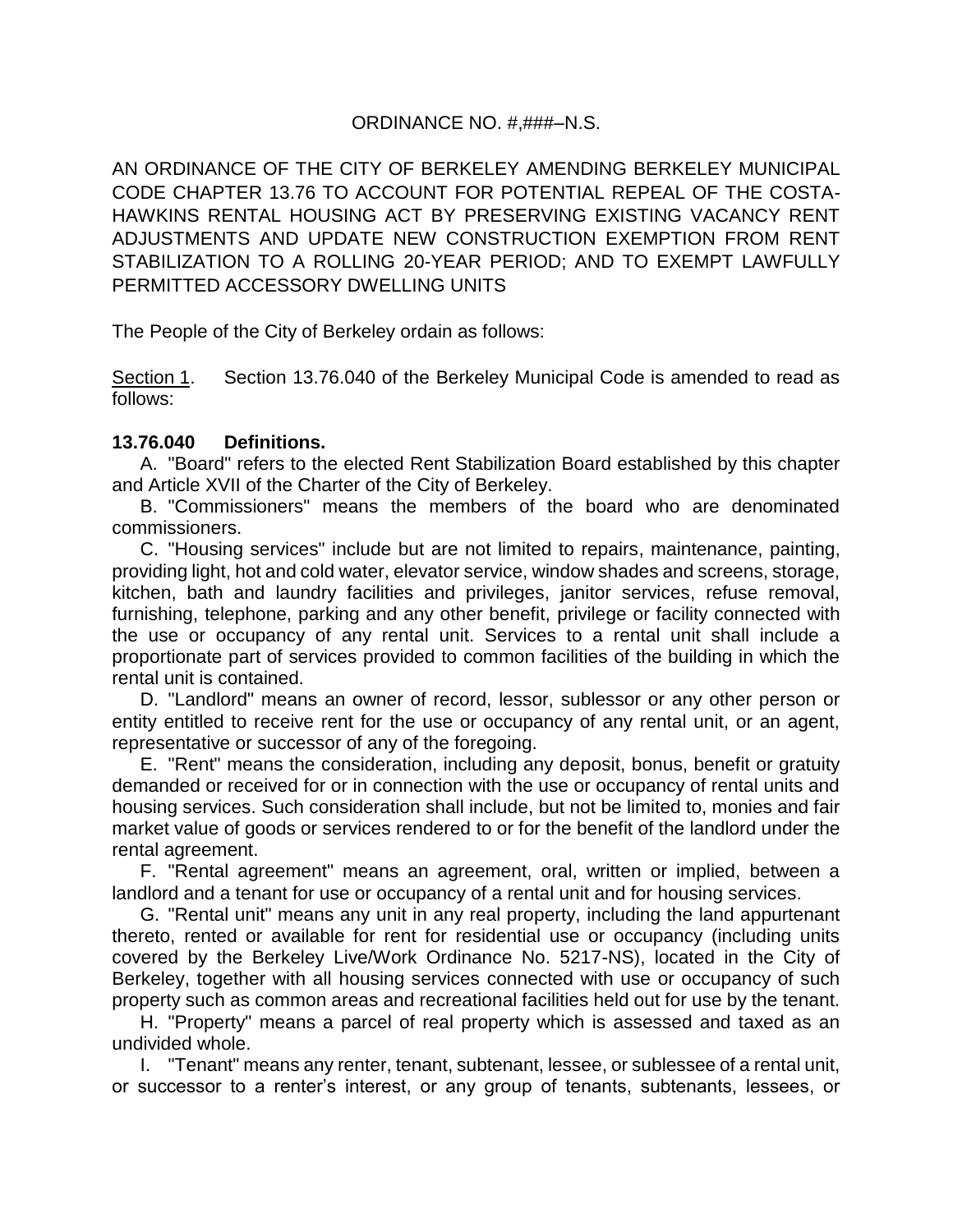sublessees of any rental unit, or any other person entitled to the use or occupancy of such rental unit.

J. "Skilled nursing facility" means a health facility or a distinct part of a hospital which provides the following basic services: skilled nursing care and supportive care to patients whose primary need is for availability of skilled nursing care on an extended basis. It provides 24-hour inpatient care and, as a minimum, includes medical, nursing, dietary, pharmaceutical services and an activity program. The facility shall have effective arrangements, confirmed in writing, through which services required by the patients, but not regularly provided within the facility can be obtained promptly when needed.

K. "Health facility" means any facility, place or building which is organized, maintained and operated for the diagnosis, care and treatment of human illness, physical or mental, including convalescence and rehabilitation and including care during and after pregnancy, or for any one or more of these purposes, for one or more persons, to which such persons are admitted for a 24-hour stay or longer.

L. "Recognized tenant organization" means any group of tenants, residing in rental units in the same building or in different buildings operated by the same management company, agent or landlord, which requests to be so designated.

M. "Rent ceiling" means the maximum allowable rent which a landlord may charge on any rental unit covered by this chapter.

N. "Base rent ceiling" means the maximum allowable rent established under Section 13.76.100 of this chapter.

O. "Fees" means for the purpose of this chapter, a charge fixed by law for services of public officers or for use of a privilege under control of government.

P. "Nonprofit, accredited institution of higher education" means a post secondary educational institution whose legal status under the California Education Code is verified by an annual validation receipt from the California State Department of Education, and which is accredited by the Western Association of Schools and Colleges or the Association of Theological Schools and which is exempt from taxation under Section 501 (c)(3) of the United States Internal Revenue Code and under Section 23701(d) of the Revenue and Taxation Code, and which, if otherwise required by law to do so, has obtained a valid unrevoked letter or ruling from the United States Internal Revenue Service or from the Franchise Tax Board which states that the organization so qualifies for exemption from taxation.

Q. "Newly Constructed" means a rental unit created after June 30, 1980. For purposes of this definition, the date a unit was created is based upon the date of the first certificate of occupancy issued for the subject unit. However, in the event of the repeal or amendment of Civil Code Section 1954.52, such that "certificate of occupancy" is no longer the operative standard set forth under state law, the date a unit was created shall be determined by the final inspection approval by the City.

Section 2. Section 13.76.050 of the Berkeley Municipal Code is amended to read as follows: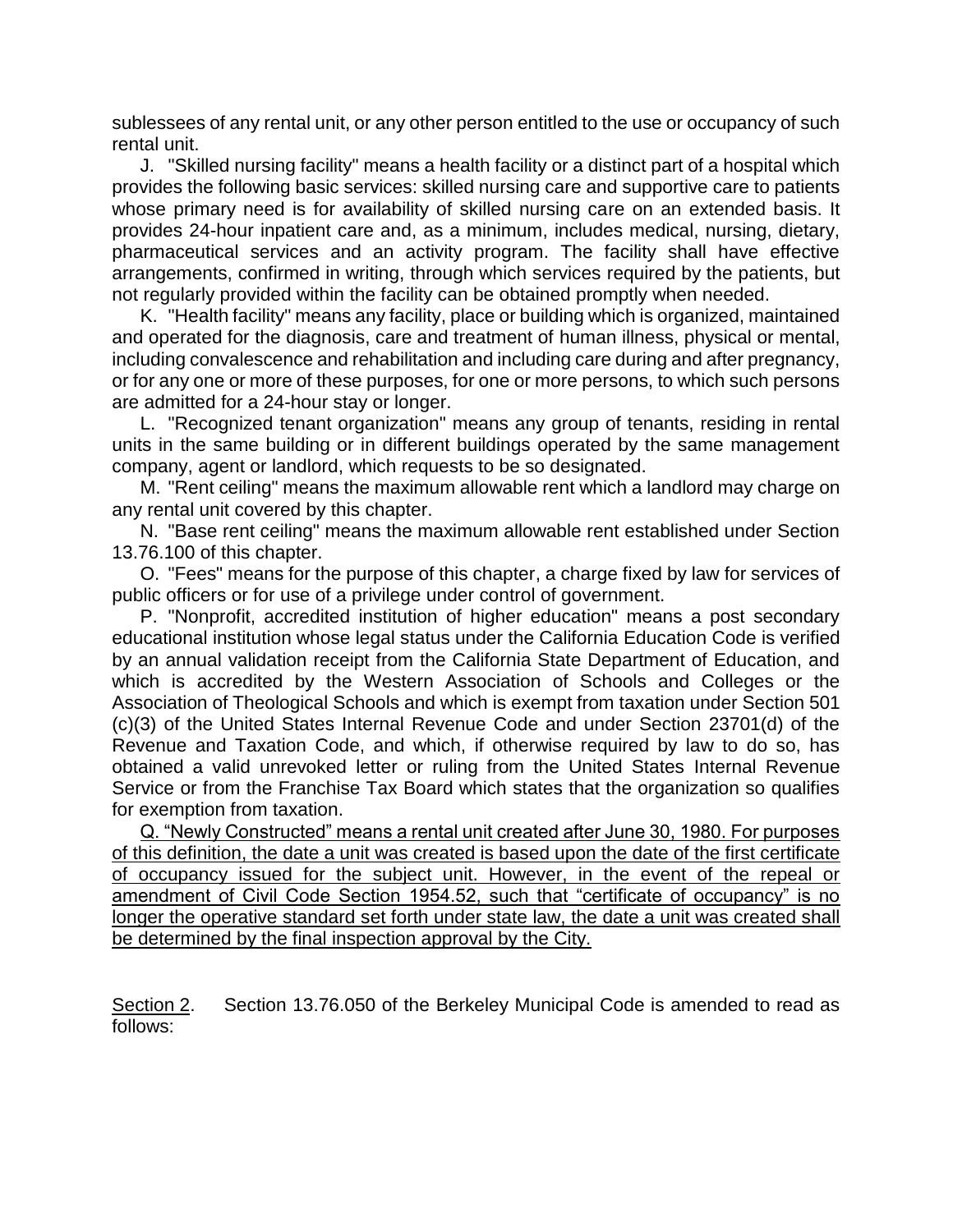# **13.76.050 Applicability.**

This chapter shall apply to all real property that is being rented or is available for rent for residential use in whole or in part, except for the following:

A. Rental units which are owned by any government agency. However, the exemption of units owned by the Berkeley Housing Authority from the terms of this chapter shall be limited to their exemption from the terms of Section 13.76.080, Rent Registration; Section 13.76.100, Establishment of Base Rent Ceiling and Posting; Section 13.76.110, Annual General Adjustment of Rent Ceilings; and Section 13.76.120, Individual Adjustments of Rent Ceilings, of this chapter.

B. Rental units which are rented primarily to transient guests for use or occupancy less than fourteen consecutive days in establishments such as hotels, motels, inns, tourist homes, and rooming and boarding houses. However, the payment of rent every fourteen days or less shall not by itself exempt any unit from coverage by this chapter.

C. Rental units in nonprofit cooperatives owned and controlled by a majority of the residents.

D. Rental units leased to tenants assisted under the Section 8 program (42 U.S.C. Section 1437f) or the Shelter Plus Care Program (42 U.S.C. 11403 et. seq.) or similar federally funded rent subsidy program. Except as may be preempted by state or federal law, the exemption of such rental units from the terms of this chapter shall be limited to Section 13.76.080, Rent Registration; Section 13.76.100, Establishment of Base Rent Ceiling and Posting; Section 13.76.110, Annual General Adjustment of Rent Ceilings and Section 13.76.120, Individual Adjustments of Rent Ceilings, of this chapter. However, the exemption from Sections 13.76.080, 13.76.110 and 13.76.120 shall apply only for so long as the rent demanded does not exceed the authorized Payment Standard, which, for purposes of this subsection, is the maximum monthly rental assistance potentially available to an assisted household before deducting the household share of income paid for rent and utilities as established by the Berkeley Housing Authority or successor agency. For units where the rent demanded exceeds the Payment Standard, the Payment Standard or an initial rent above the Payment Standard if approved by the Berkeley Housing Authority, as reported to the board by the Berkeley Housing Authority or successor agency, shall become the unit's base rent ceiling and the reference point from which the rent ceiling shall be adjusted in accordance with Sections 13.76.110 and 13.76.120.

E. Rental units in any hospital, skilled nursing facility, health facility, asylum, or nonprofit home for the aged.

F. Rental units in a residential property which is divided into a maximum of four units where one of such units is occupied by the landlord as his/her principal residence. Any exemption of rental units established under this subsection (13.76.050 F.) shall be limited to rental units that would have been exempt under the provisions of this chapter had this chapter been in effect on December 31, 1979. After July 1, 1982, this exemption shall no longer apply to rental units in a residential property which is divided into three or four units. It shall continue to apply to rental units in a residential property which is divided into two units, and which meet all the other requirements of this subsection (13.76.050F). Rental units which become non-exempt under this provision shall have the provisions of Subsections 13.76.080I and 13.76.100C. applied to them.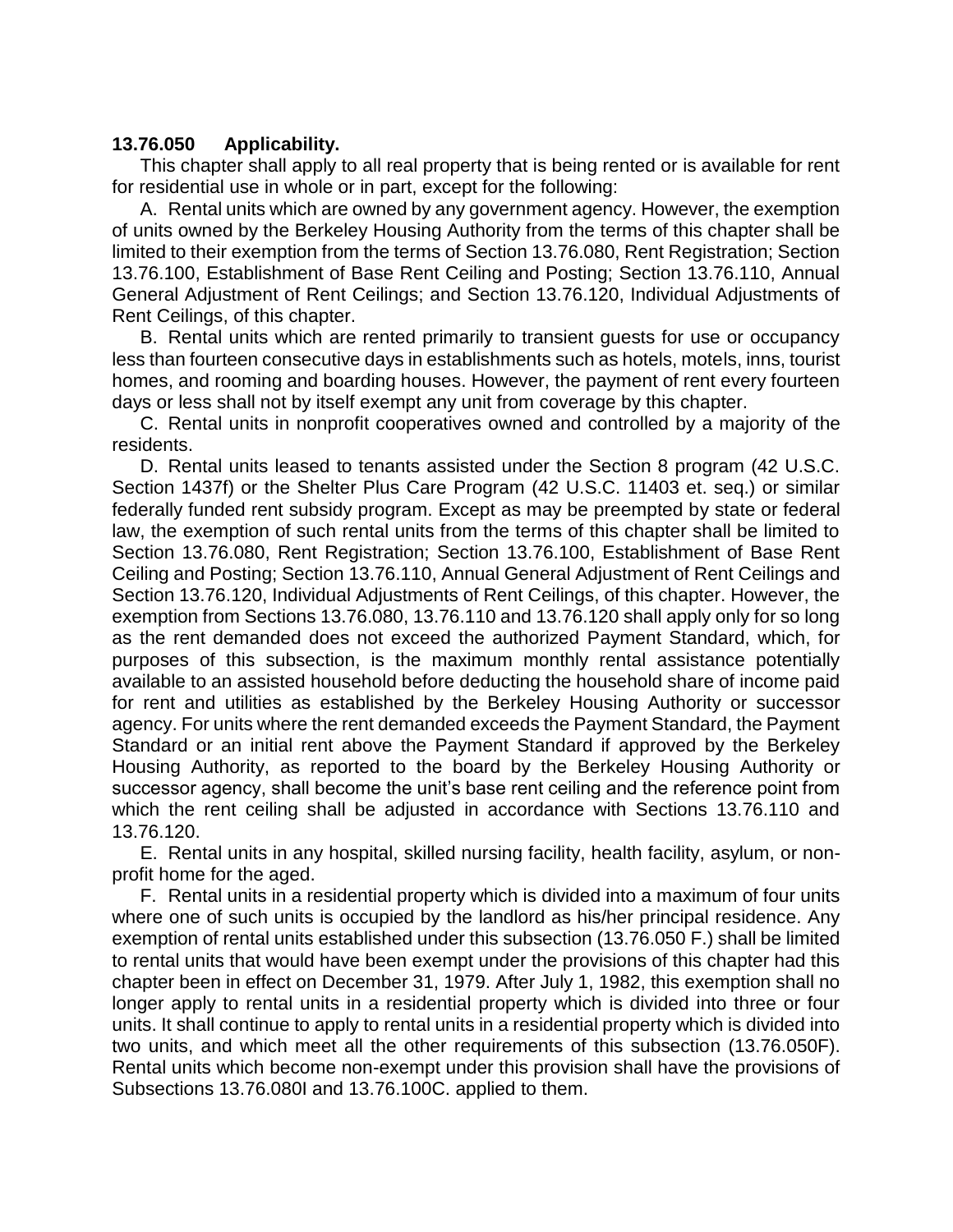G. A rental unit in a residential property where the landlord shares kitchen or bath facilities with the tenant(s) of such rental unit and where the landlord also occupies a unit in the same property as his/her principal residence.

H. For the purposes of Subsections 13.76.050 F., G., and N., the term landlord shall be defined only as the owner of record holding at least 50% interest in the property.

I. Newly constructed rental units, as defined in Section 13.76.040. However, the exemption of such newly constructed units shall be limited to their exemption from the terms of Section 13.76.080, Rent Registration; Section 13.76.100, Establishment of Base Rent Ceiling and Posting: Section 13.76.110, Annual General Adjustment of Rent Ceilings; and Section 13.76.120, Individual Adjustments of Rent Ceilings, of this chapter. To the extent that state law permits, the exemption of such newly constructed units shall be limited to the first 20 years after completion of construction.

J. A rental unit which is rented by a nonprofit, accredited institution of higher education to a tenant or tenants who are student(s), faculty, or staff of the institution or of a member school of the Graduate Theological Union, provided, however, that the institution owned the unit as of January 1, 1988.

K. A rental unit in a residential property owned by an organization exempt from federal income taxes under Section 501(c)(3) of the Internal Revenue Code that is rented to a low income tenant and subject to a regulatory agreement with a governmental agency that controls the unit's rent levels. However, the exemption for such rental units from the terms of this chapter shall be limited to Section 13.76.080, Rent Registration; Section 13.76.100, Establishment of Base Rent Ceiling and Posting; Section 13.76.110, Annual General Adjustment of Rent Ceilings; and Section 13.76.120, Individual Adjustments of Rent Ceilings of this chapter and shall apply only for so long as the regulatory agreement is in effect. This exemption shall not apply to rental units at the property that are not subject to a regulatory agreement with a governmental agency or that are rented by a tenant who occupied the unit prior to the property's acquisition by the tax-exempt organization.

L. Rental units in a facility owned or leased by an organization exempt from federal income taxes under Section 501(c)(3) of the Internal Revenue Code that has the primary purpose of operating a treatment, recovery, therapy, sanctuary or shelter program for qualified clients, where such rental units are provided incident to the client's participation in the primary program and where the client has been informed in writing of the temporary or transitional nature of the housing at the inception of his or her participation in the program. However, except as may be preempted by the Transitional Housing Participant Misconduct Act (California Health and Safety Code Sections 50580 et. seq.) or other state or federal law, such rental units shall not be exempted from the terms of Section 13.76.130, Good Cause Required for Eviction. For purposes of Section 13.76.130.A.2, the client's continued eligibility for participation in the treatment, recovery, therapy, sanctuary or shelter program shall be deemed a material term of the client's rental agreement with the program's operator.

M. A rental unit or room which is rented by an active member of a fraternity or sorority recognized by the University of California Berkeley, or a rental unit or room which is rented by an active member of a fraternity or sorority identified by Rent Board Resolution. To qualify for the exemption, the rental unit must be owned by the fraternity or sorority or by an entity whose sole purpose is the maintenance and operation of the fraternity or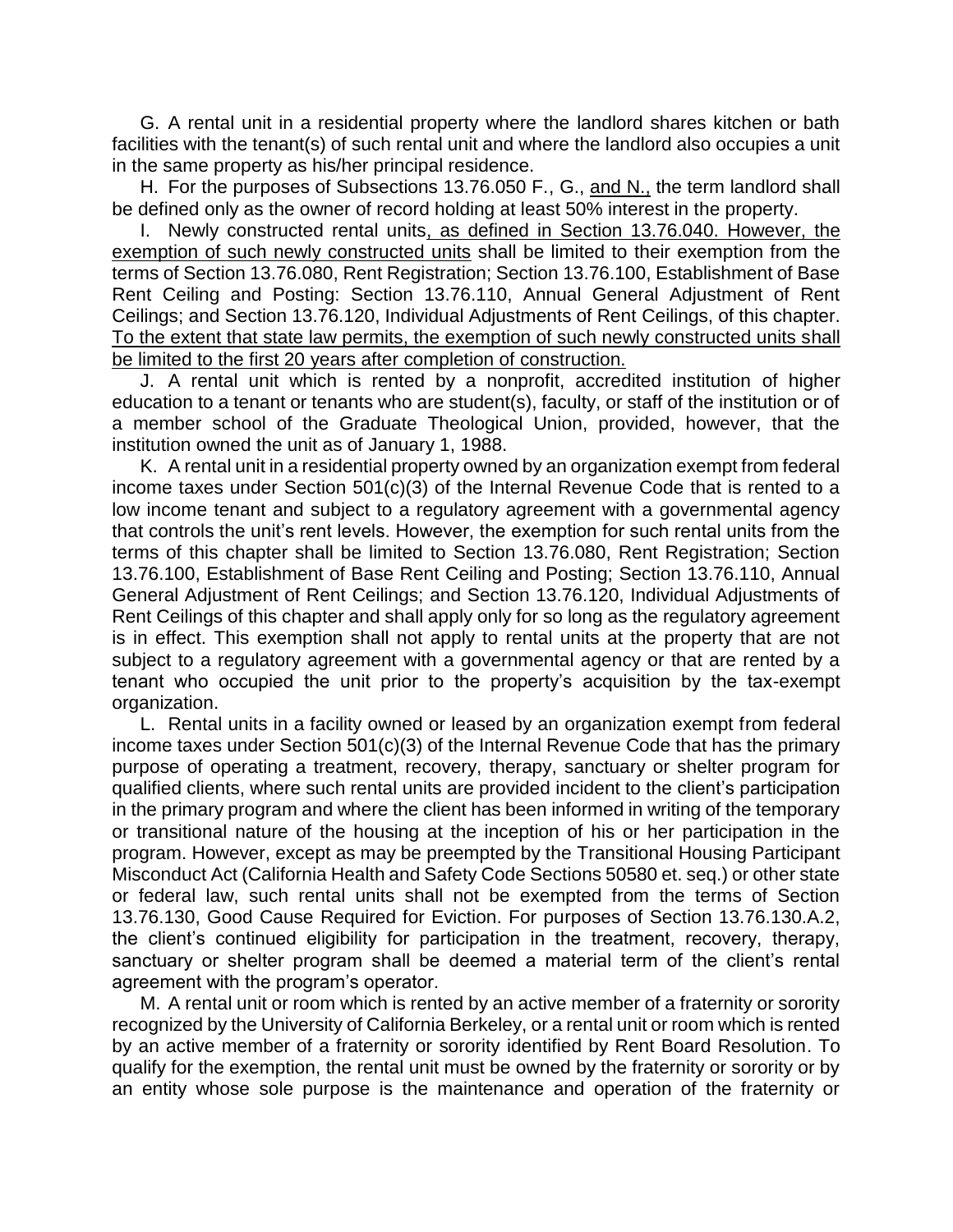sorority's rental units for the benefit of the members in order to provide housing to said members at cost.

N. A rental unit in a residential property containing a lawfully established and fully permitted Accessory Dwelling Unit where the landlord also occupies a unit in the same property as his/her principal residence. This subsection shall only apply to properties containing a single Accessory Dwelling Unit, shall only apply to units compliant with all applicable requirements of Chapter 23C.24 ("Accessory Dwelling Units"), and shall only apply to tenancies created after November 7, 2018.

Section 3. Section 13.76.100 of the Berkeley Municipal Code is amended to read as follows:

# **13.76.100 Establishment of base rent ceiling and posting.**

A. Base Rent Ceiling. Upon adoption of this chapter, no landlord shall charge rent for any rental unit covered by the terms of this chapter affecting rents in an amount greater than the lawful rent which was actually due and payable on, or last preceding, May 31, 1980, under the periodic term of the rental agreement, in accordance with the provisions of the Temporary Rent Stabilization Ordinance, No. 5212-N.S., except as permitted by the board under Sections 13.76.110 and 13.76.120 of this chapter. Such lawful rent in effect on May 31, 1980, is the base rent ceiling and is a reference point from which the rent ceiling shall be adjusted in accordance with Sections 13.76.110 and 13.76.120. For such rental units where no rent was in effect on May 31, 1980, the base rent ceiling shall be the most recent lawful periodic rent in effect for that rental unit during the six months preceding that date. For such rental units where no periodic rent was in effect on May 31, 1980, or during the six months preceding that date and no other rent has been certified or determined by the board after hearing, the base rent ceiling shall be the first periodic rent charged following May 31, 1980.

B. Posting. The board may establish reasonable rules and regulations for the posting of rent ceiling and other relevant information to further the purposes of this chapter.

C. Previously Exempt Units. For rental units specified in Section 13.76.050.F., the base rent ceiling shall be the rent in effect on December 31, 1981. For such rental units where no rent was in effect on December 31, 1981, the base rent ceiling shall be the most recent lawful periodic rent in effect for that rental unit during the six months preceding that date. For such rental units where no periodic rent was in effect on December 31, 1981, or during the six months preceding that date and no other rent has been certified or determined by the board after hearing, the base rent ceiling shall be the first periodic rent charged following December 31, 1981.

D. Vacancy Rent Increases Preserved. This subdivision shall apply to the extent that state law no longer mandates that a landlord may establish the initial rental rate for any tenancy in a unit that is otherwise subject to a residential rent control ordinance. For such rental units where the landlord lawfully established a new initial rent under the Costa-Hawkins Rental Housing Act (Civil Code Section 1954.50 et seq.), the Base Rent Ceiling shall be the most recent lawfully established periodic rent. For such rental units that were exempt from rent stabilization pursuant to the Costa-Hawkins Rental Housing Act, the Base Rent Ceiling shall be the most recent lawfully established periodic rent.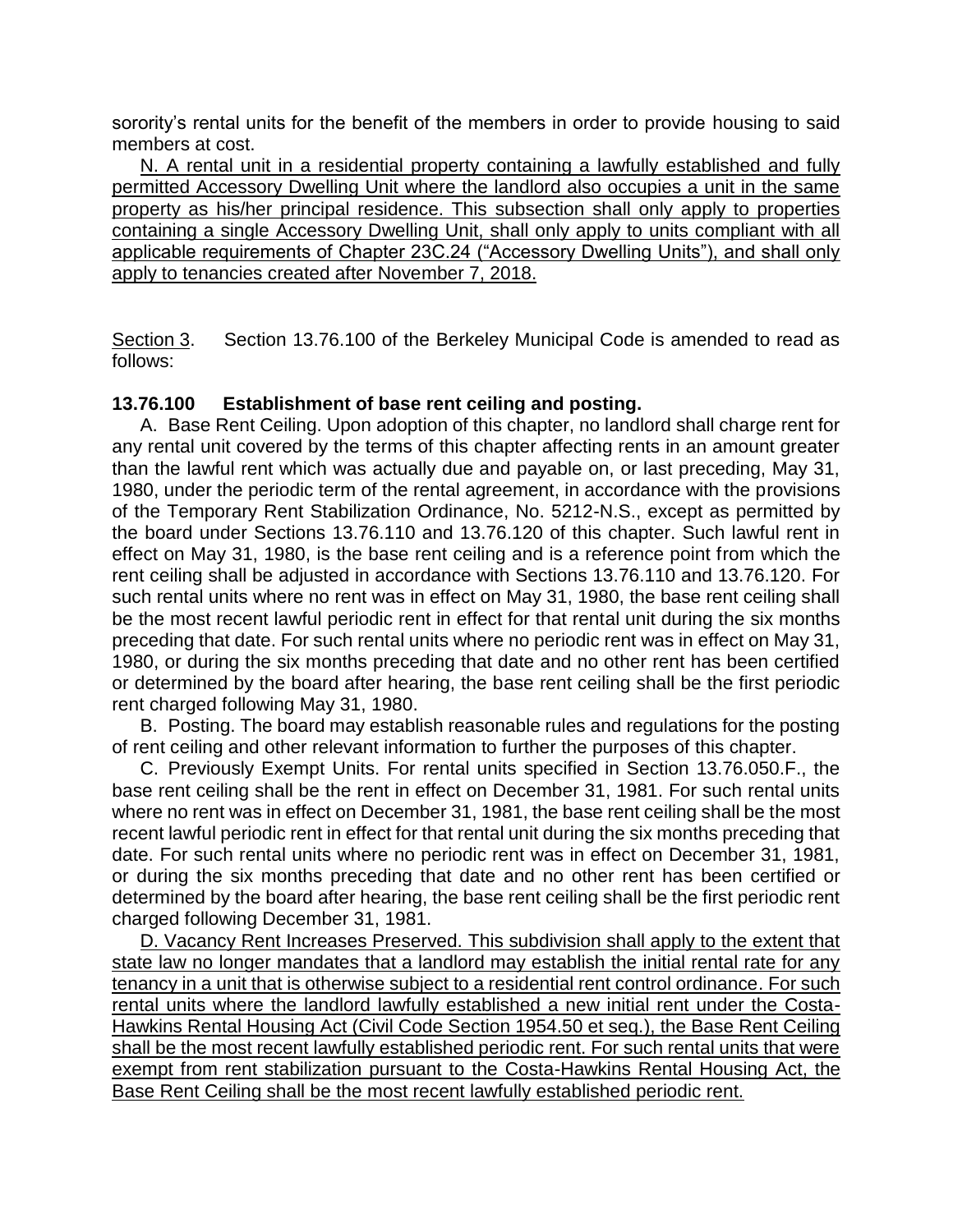# **CITY ATTORNEY'S IMPARTIAL ANALYSIS OF MEASURE \_\_**

This measure was placed on the ballot by the City Council.

Berkeley's Rent Stabilization and Eviction for Good Cause Ordinance (BMC Chapter 13.76) requires landlords to register rental units, limits how much landlords can increase rents on many rental units, and provides that certain tenants may only be evicted for good cause. Berkeley's Ordinance is currently limited by a state law known as the Costa-Hawkins Rental Housing Act. Costa-Hawkins bars cities from establishing or limiting rents for single-family homes or newly built housing completed on or after February 1, 1995, or earlier if the city had previously adopted a local exemption for newly constructed units, and from regulating how much rent landlords may charge tenants moving into vacant rental units.

A statewide initiative on the November 6, 2018 ballot, Proposition 10, would repeal Costa-Hawkins and allow local governments to adopt laws governing a landlord's right to establish and increase rents on newly built housing, notwithstanding the date of construction. Existing Berkeley law does not specify what will happen to rent increases imposed under state law in the event that California voters approve Proposition 10.

This proposed measure would amend Berkeley's Rent Stabilization and Eviction for Good Cause Ordinance to account for the potential repeal or amendment of Costa-Hawkins. If state law changes to remove current limits on Berkeley's Ordinance, this measure would do the following:

1. Berkeley's rent stabilization and registration requirements would begin applying to newly built housing twenty years after that housing is built. For the first twenty years, newly built housing would be exempt from these requirements. This differs from current City law, which permanently exempts all housing completed on or after June 30, 1980, from rent stabilization and registration requirements.

2. This measure would preserve rent increases that were legally imposed on new tenants moving into vacant rental units while Costa-Hawkins was in effect. This would not significantly change the way rent control is implemented in Berkeley, but ensures that existing lawful rent increases remain in effect if state law changes.

In addition, this measure would exempt a rental unit in a residential property that contains a single Accessory Dwelling Unit from rent stabilization and limitations on the reasons for evicting tenants, if the owner resides on the property, and the Accessory Dwelling Unit is lawfully established and fully permitted. The exemption would not apply to tenancies created before November 7, 2018. This amendment would take effect regardless of whether Costa-Hawkins is repealed.

s/FARIMAH BROWN Berkeley City Attorney